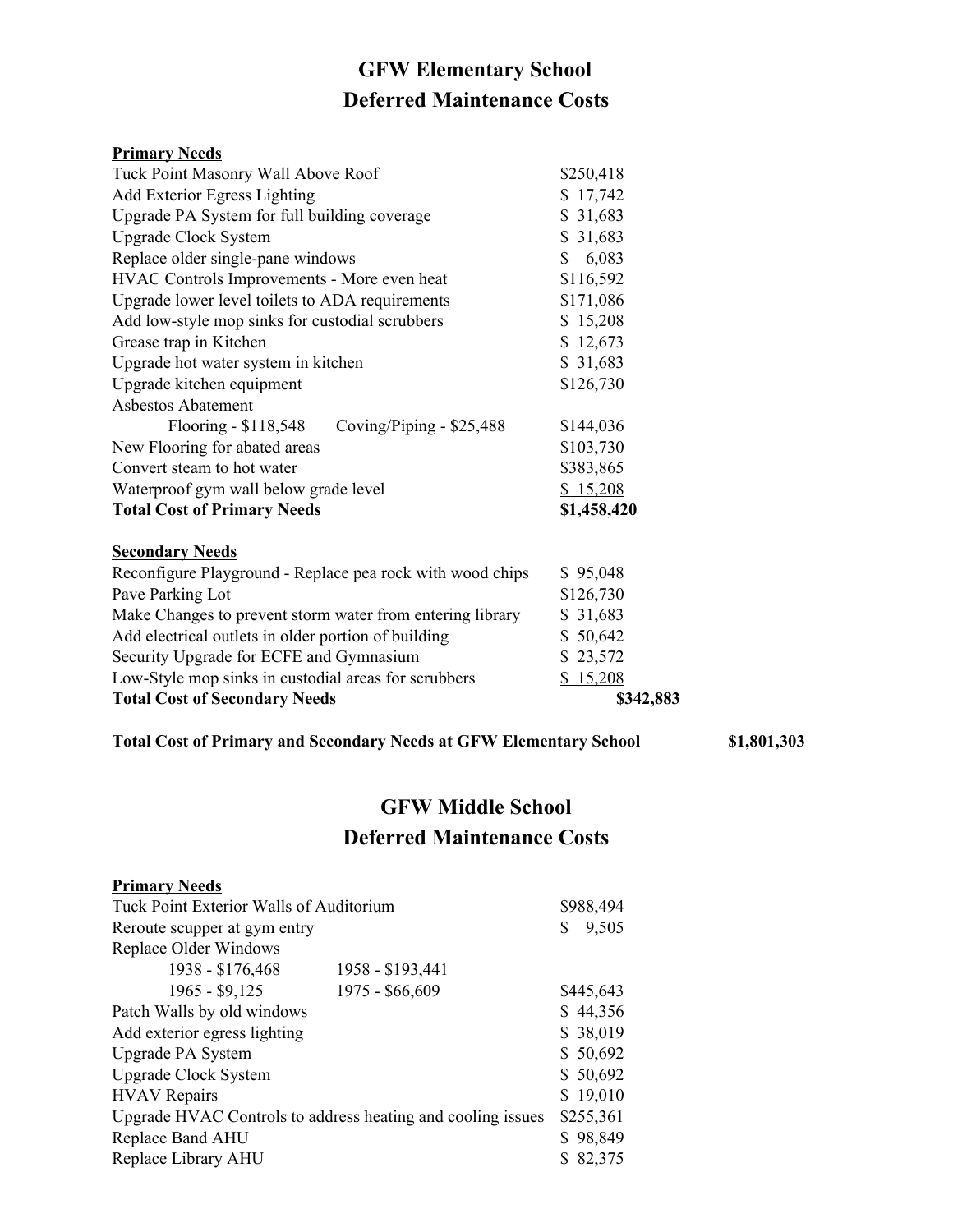| Replace 1975 Classroom AHU                                  | \$411,873   |
|-------------------------------------------------------------|-------------|
| Replace above ceiling AHU                                   | \$65,900    |
| Add fire protection for main and upper floors               | \$361,653   |
| Upgrade elevator and add sump pit                           | \$25,346    |
| Replace galvanized water pipes                              | \$1,080,292 |
| Add accessible toilet rooms                                 | \$380,190   |
| Add grease trap in kitchen                                  | \$12,673    |
| Upgrade ventilation in kitchen                              | \$101,384   |
| Upgrade auditorium seating, curtain, lighting and equipment | \$1,580,323 |
| Replace gym bleachers                                       | \$183,663   |
| <b>Asbestos Abatement</b>                                   |             |
| Flooring - \$447,134<br>Piping - \$6,767                    | \$453,901   |
| VCT to replace abated floors                                | \$391,242   |
| Update carpeting in all rooms                               | \$115,608   |
| Replace ceilings and lighting                               | \$782,484   |
| Science Labs - Replace faucets, drains, and add gas         | \$470,010   |
| Repair air supply to Room over custodial office             | \$6,337     |
| <b>Total Cost of Primary Needs</b>                          | \$8,505,875 |
| <b>Secondary Needs</b>                                      |             |
| Reshape Gravel North Parking Lot                            | \$364,982   |
| Add electrical outlets in older part of schools             | \$38,019    |
| Replace drinking fountain by auditorium                     | \$6,337     |
| Improve parent drop off - security                          | \$83,642    |
| Improve bus drop off - safety South Parking Lot             | \$190,602   |
| Update instrument practice cubicles in band room            | \$63,365    |
| Cement pad for dumpsters                                    | \$12,166    |
| <b>Replace Student Lockers</b>                              | \$76,038    |
| Add Playground                                              | \$190,095   |
| <b>Upgrade Kitchen Equipment</b>                            | \$190,095   |
| Add Lights to the north lot                                 | \$182,491   |
| Locker Room upgrades                                        | \$806,383   |
| Remodel media center for better utilization                 | \$281,246   |
| Improve track surface                                       | \$316,825   |
| <b>Total Cost of Secondary Needs</b>                        | \$2,802,286 |

**Total Cost of Primary and Secondary Needs at GFW Middle School \$11,308,161**

## **GFW High School Deferred Maintenance Costs**

| <b>Primary Needs</b>                    |           |
|-----------------------------------------|-----------|
| Add exterior egress lighting            | \$29,148  |
| Replace older light fixtures            | \$405,536 |
| Replace older windows - 1963            | \$746,693 |
| Upgrade clock system for whole building | \$88,700  |
| Resolve return air through hallways     | \$815,387 |
| Replace Office AHU                      | \$291,479 |
| Replace Basement AHU                    | \$247,124 |
| <b>Improve HVAC Controls</b>            | \$233,183 |